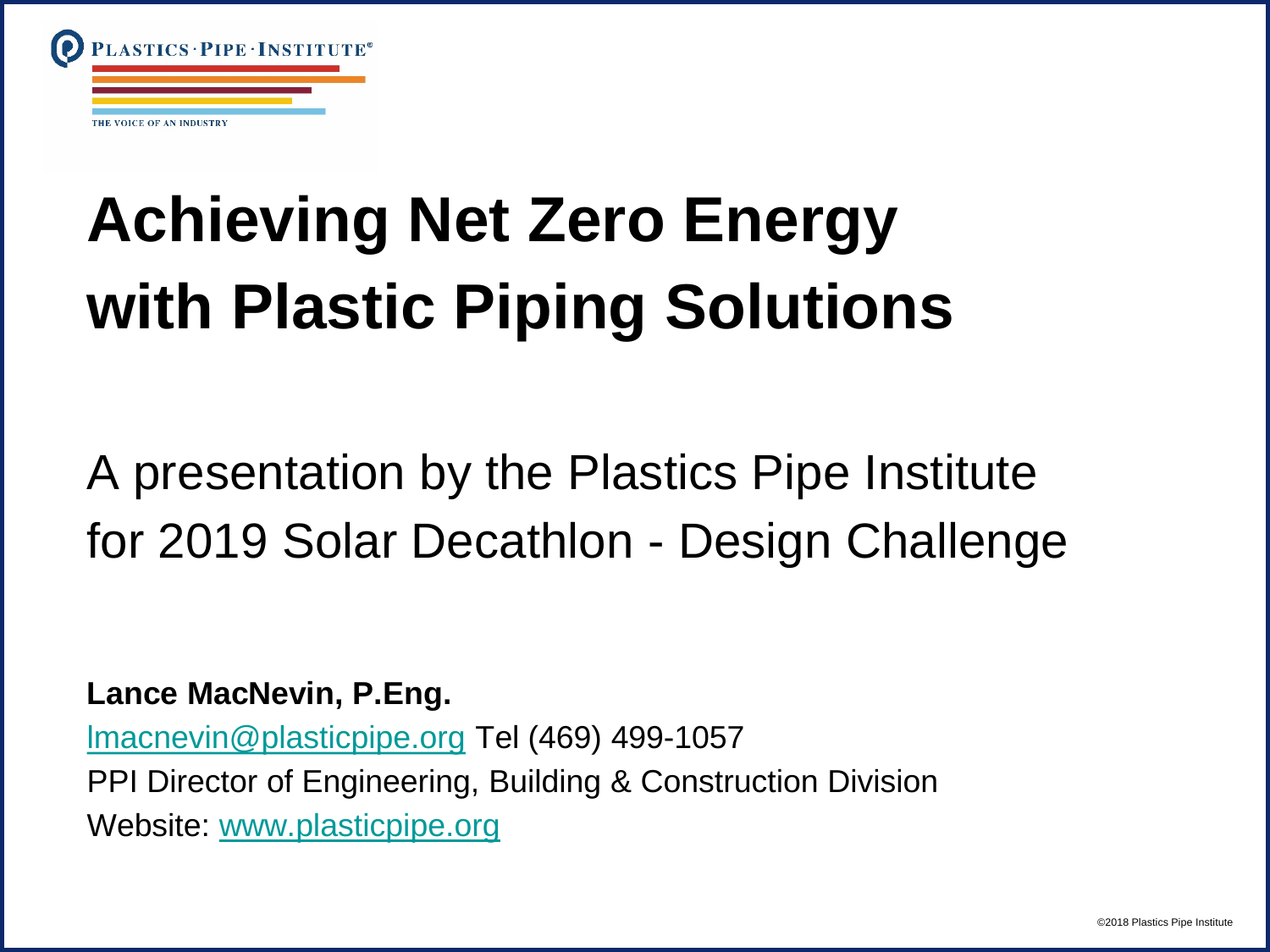

### Who is the Plastics Pipe Institute?

#### **PPI was formed in 1950 to develop test methods for plastic pressure pipes**

- PPI's <u>five divisions</u> focus on piping solutions for multiple applications:
	- Drainage, Energy, Municipal & Industrial, Power & Communications, and the **Building & Construction Division (BCD)**
- BCD products include: CPVC, PEX, PE-RT, HDPE, and PP pressure pipes



- Applications for these materials include Plumbing, Fire Protection, Hydronic Heating & Cooling, Ground-source Geothermal Heating & Cooling systems.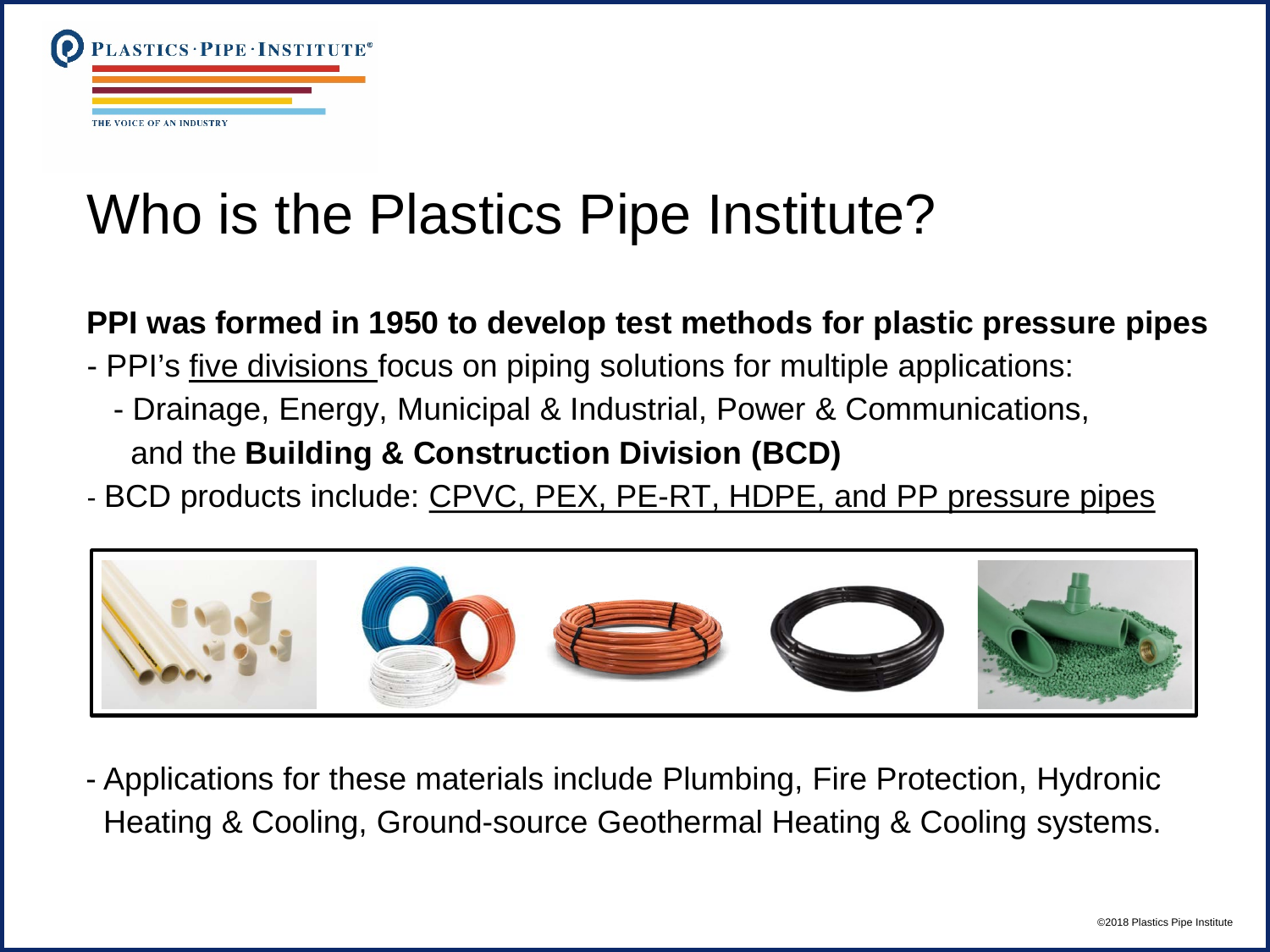

# Plastic Piping Solutions - Plumbing

#### **Hot- and Cold-Water Plumbing Distribution**

- PEX, PE-RT and CPVC are used for residential plumbing supply pipes
- CPVC and PP are commonly used in commercial applications
- Some systems use both flexible (PEX, PE-RT) and rigid (CPVC, PP) pipes

### **System Benefits:**

- Optimized designs can save water
	- Hot-water recirculation reduces waste
- Plastic pipes are corrosion-resistant
- Pipes are quieter and transfer less heat
- Can provide benefits for **Operation**,

**Comfort & Environmental Quality**

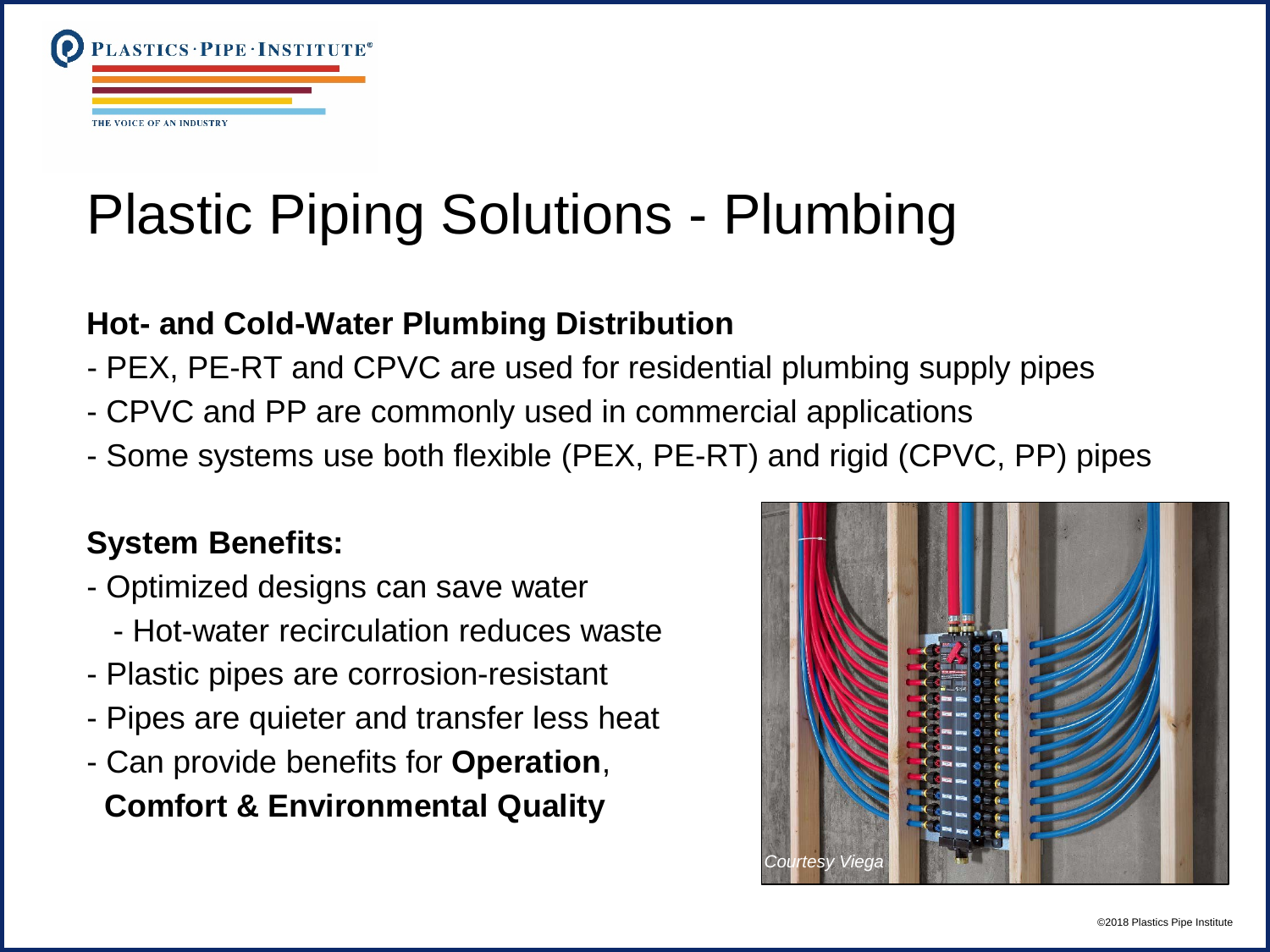

# Plastic Piping Solutions - Safety

#### **Fire Protection**

- CPVC is used for residential fire protection applications built according to codes **NFPA 13D** and **13R;** PEX systems are used for **NFPA 13D** systems
- Each pipe must be tested and third-party certified for FP applications

### **System Benefits:**

- FP systems stop fires where they develop
	- Systems save lives and reduce property damage
- Often mandated by building codes
- Can provide benefits for **Innovation**,

**Engineering**, **Operation**, **Market Appeal**

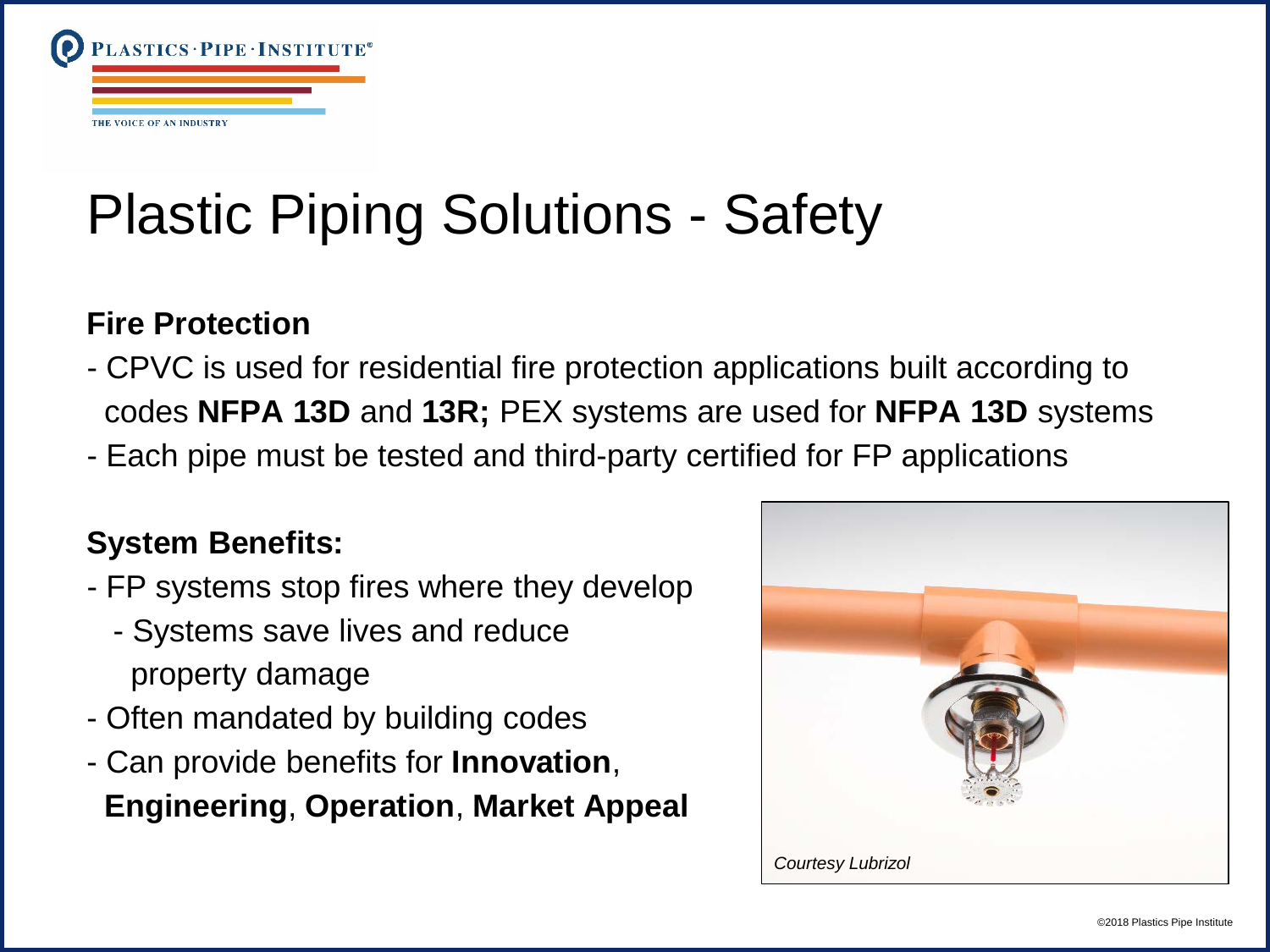

# Plastic Piping Solutions – Energy Source

#### **Ground Source Geothermal**

- Ground source heat pumps are the most efficient source of heating and cooling energy for any type of building (vs. VRF, boilers, chillers, etc.)
- HDPE, PEX, PE-RT and PP piping materials are used for ground loop piping

### **System Benefits:**

- Geothermal heat pumps can have efficiencies (COP) greater than 450% when operating in heating mode
- Heat is rejected to the earth when cooling (high EER)
- Heat pumps are indoors, out of sight, no noise
- Can provide benefits for **Energy Performance, Engineering, Resilience, Financial Affordability**

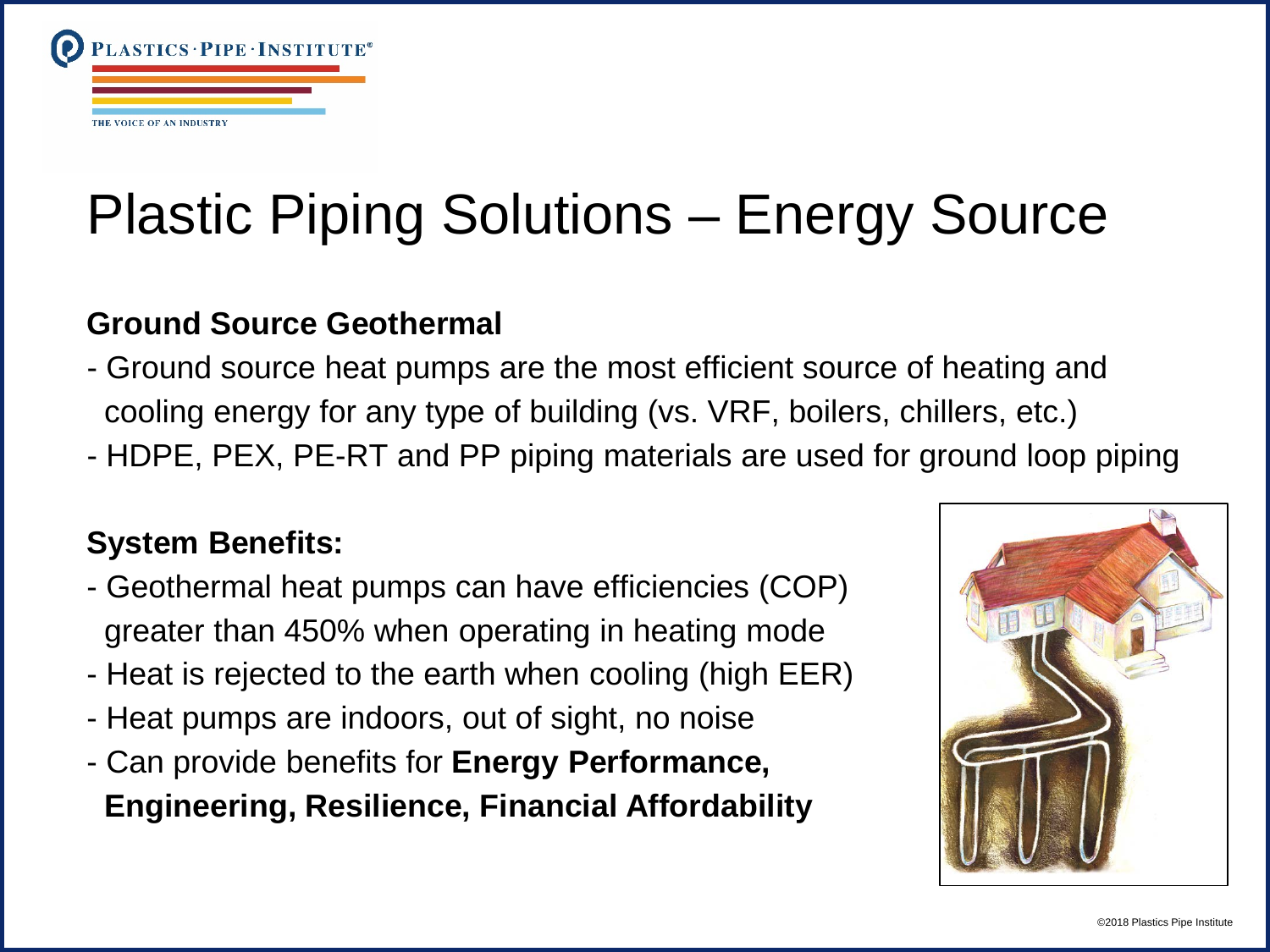

# Plastic Piping Solutions – Heating & Cooling

### **Radiant Heating, Radiant Heating & Cooling**

- PEX or PE-RT tubing is embedded in floors, walls or ceilings
- Heated or chilled water is circulated through the tubing for energy transfer
- The most comfortable and efficient method to heat or cool any space

### **System Benefits:**

- Improved thermal comfort, silent
- Architectural freedom, invisible
- Energy flexibility, controllability
- Higher overall system efficiency
- Benefits for **Energy Performance, Comfort & Environmental Quality**